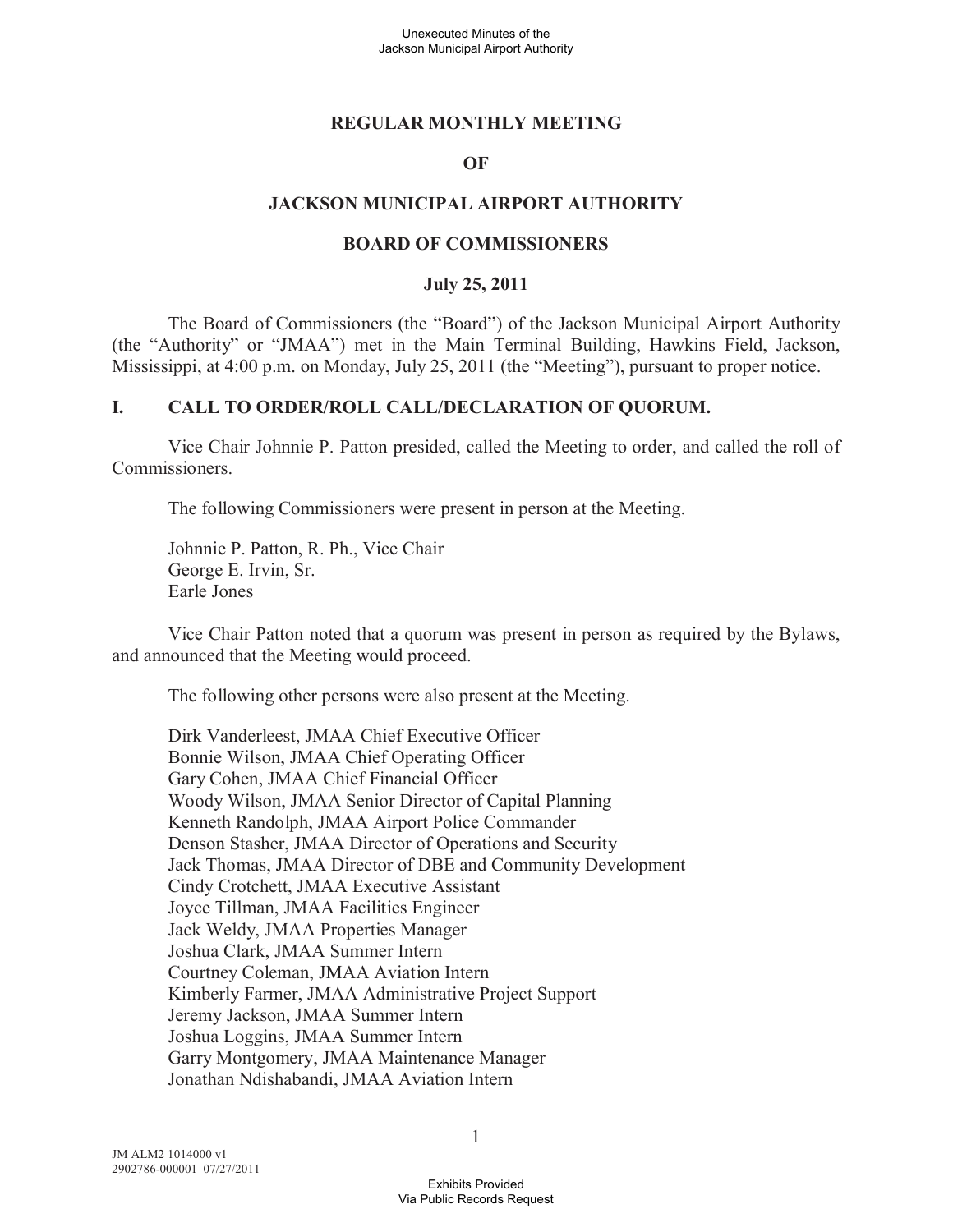Steve Norton, JMAA Systems Support Technician Charli Holt, Top Belle, LLC Alan Moore, Baker Donelson Bearman Caldwell & Berkowitz Alex Martin, Baker Donelson Bearman Caldwell & Berkowitz

## **II. APPROVAL AND EXECUTION OF MINUTES.**

## **A. Regular Monthly Meeting of the Board of Commissioners, June 27, 2011.**

After discussion, upon motion duly made by Commissioner Irvin, seconded by Commissioner Jones, and unanimously approved by the affirmative votes of all Commissioners present, the minutes described above were approved as presented and directed to be filed in the appropriate minute book and records of the Authority.

## **III. PUBLIC COMMENTS.**

None.

# **IV. REPORTS.**

# **A. Chief Executive Officer.**

- 1. Airport Project Manager Summary, Period Ending June 30, 2011.
- 2. Airport Activity Statistics Report, Period Ending June 30, 2011.

Mr. Vanderleest directed the Board's attention to the Airport Project Manager Summary and the Airport Activity Statistics Report as found in the packet distributed to the Board prior to the Meeting (the "Packet"), and discussed these reports with the Board. A copy of the Packet is attached as an exhibit to the minutes of the Meeting.

- 3. Employee and Organizational Recognitions.
	- a. Employee of the Month, July 2011: Steve Norton, Systems Support Technician, Department of Human Resources & Administration.

Mr. Vanderleest recognized and commended Mr. Norton for being named Employee of the Month for July 2011.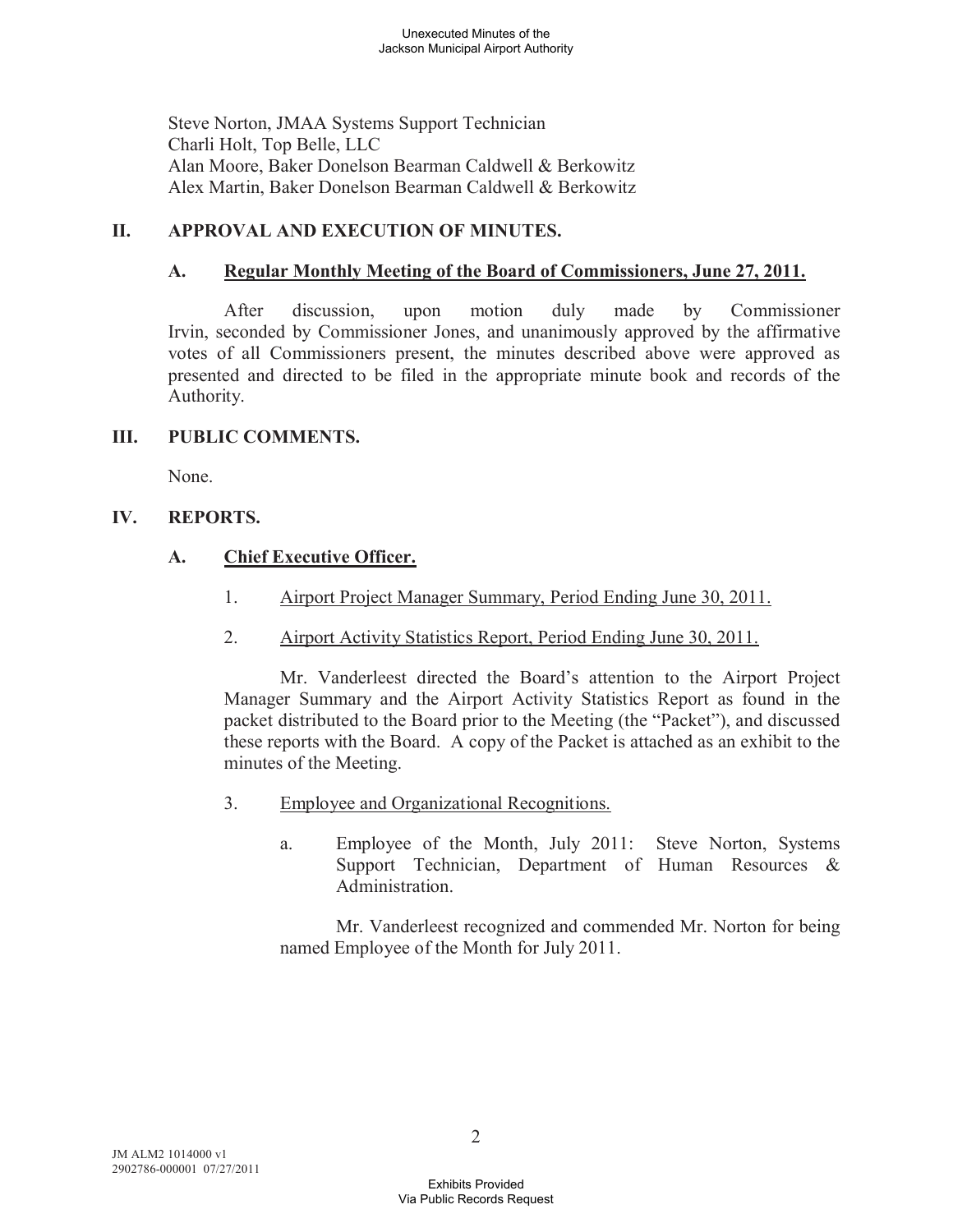### 4. Professional Recognitions.

- a. Larry Gozdecki, Custodial Superintendent, Department of Maintenance.
	- (1) Basic Supervisory Course, Awarded by Mississippi State Personnel Board.

Mr. Vanderleest said that Mr. Gozdecki was not present at the Meeting and would be recognized at a later date.

### 5. Aviation Intern Recognitions.

Mr. Vanderleest recognized the following individuals for participating in the Authority's aviation intern program.

- a. Courtney Coleman, JMAA Aviation Intern.
- b. Jonathan Ndishabandi, JMAA Aviation Intern.

Vice Chair Patton thanked the summer interns, on behalf of the Board, for their work with JMAA during the summer.

### 6. Summer Youth Intern Recognitions.

Mr. Vanderleest recognized the following individuals for participating in the Authority's summer intern program.

- a. Joshua Clark, Hawkins Field Outside Maintenance Summer Intern.
- b. Jeremy Jackson, JEIA Inside Maintenance Summer Intern.
- c. Joshua Loggins, JEIA Outside Maintenance Summer Intern.

Vice Chair Patton thanked the summer interns, on behalf of the Board, for their work with JMAA during the summer.

## 7. Other Matters.

a. Fitch Rating.

Mr. Vanderleest said that Fitch had recently evaluated the Authority's financial condition as "stable" and had given JMAA a rating of A-. Mr. Vanderleest said he was very pleased with this rating and thanked the Authority's financial and accounting staff for their assistance in preparing the information provided to Fitch.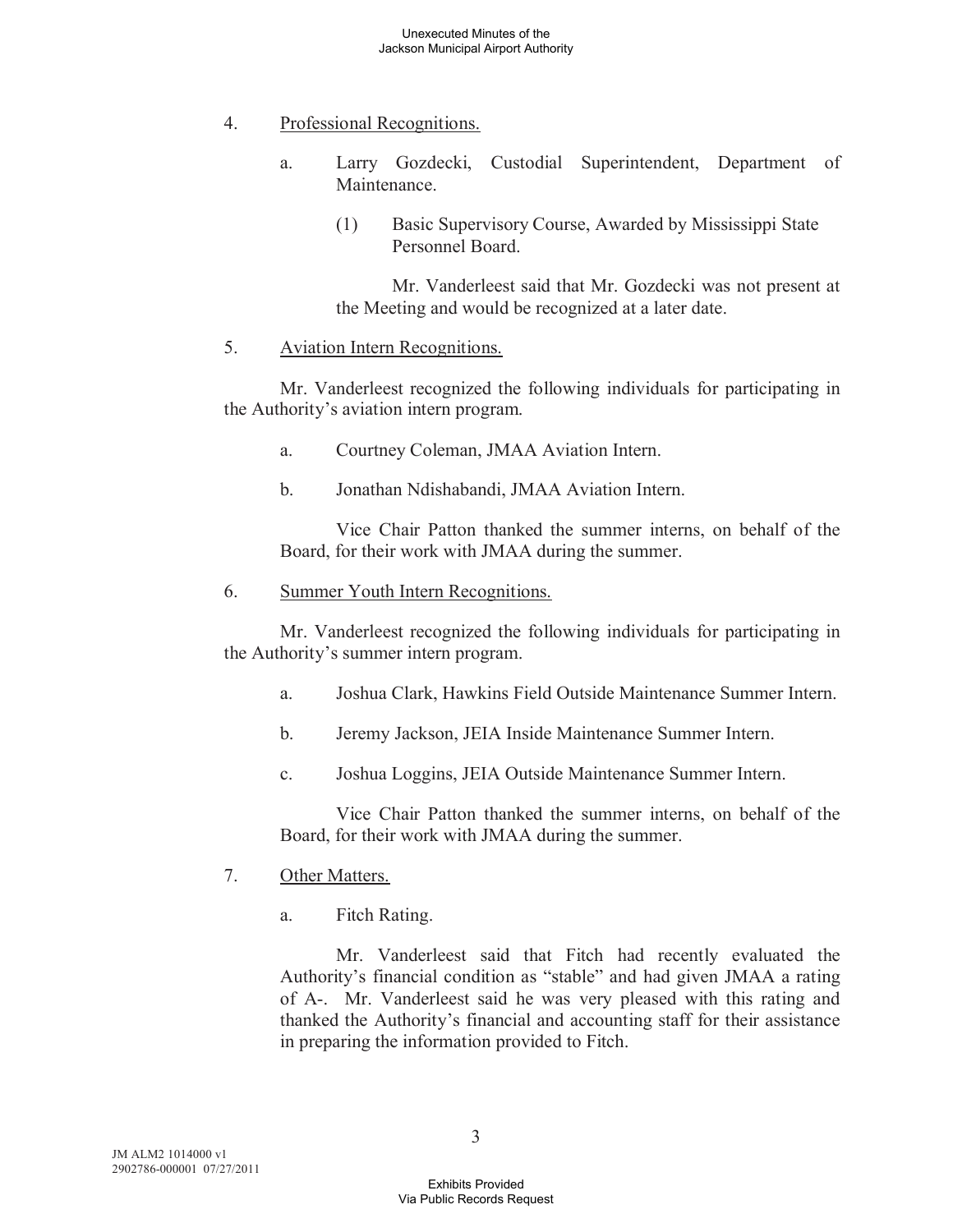b. Congressional Issues.

Mr. Vanderleest said that the failure by Congress to reauthorize the FAA appropriation bill had caused ten FAA employees at Jackson-Evers International Airport ("JEIA") to be furloughed. Mr. Vanderleest said that he intended to discuss this and other related matters with the Mississippi Congressional Delegation during a visit to Washington, DC the following week.

#### **B. Attorney.**

Mr. Moore said the attorneys had nothing to report at this time.

### **V. ACTION ITEMS.**

### **A. Financial Matters.**

- 1. Financial Reports for June 2011.
	- a. Balance Sheet: Accept.
	- b. Income Statement: Accept.
	- c. Claims Docket for June 2011: Approve.

Mr. Vanderleest directed the Board's attention to the above referenced financial reports for June 2011 and the Claims Docket for June 2011, all of which were included in the Packet.

After discussion, upon motion duly made by Commissioner Irvin, seconded by Commissioner Jones, and unanimously approved by the affirmative votes of all Commissioners present, the Board adopted the following resolution.

### **RESOLUTION ACCEPTING FINANCIAL REPORTS FOR JUNE 2011 AND APPROVING AND AUTHORIZING PAYMENT OF CLAIMS DOCKET FOR JUNE 2011**

**WHEREAS**, the Board of Commissioners (the "Board") of the Jackson Municipal Airport Authority (the "Authority") has reviewed and considered (i) the Balance Sheet and the Income Statement for the Authority for the month and period ending June 30, 2011 (the "Financial Reports"), and (ii) the Claims Docket of the Authority for the month of June 2011 (the "Claims"), both the Financial Reports and the Claims being (i) included in the packet distributed to the Board prior to the July 25, 2011, Regular Monthly Meeting of the Board, and (ii) incorporated herein by reference;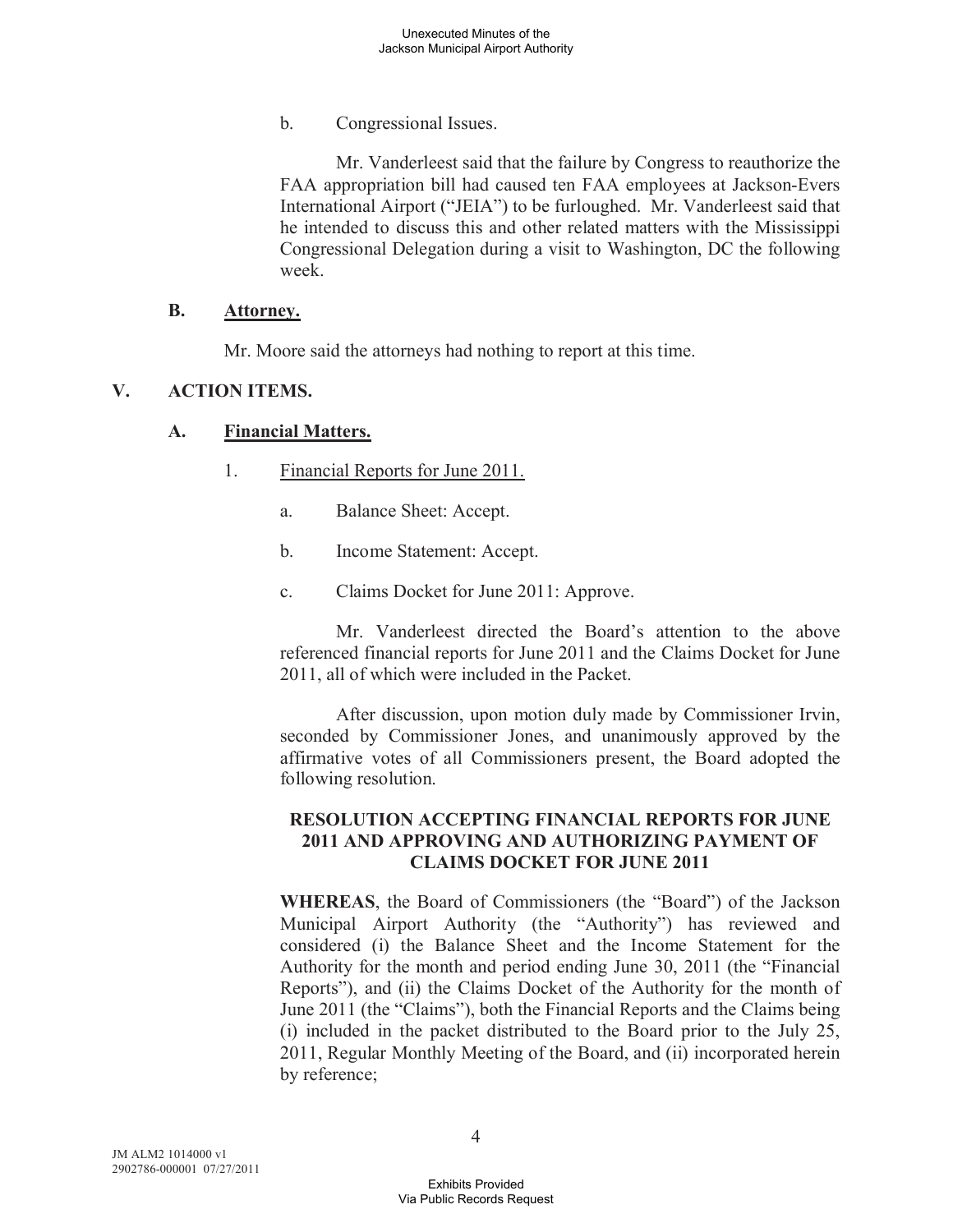**NOW, THEREFORE, BE IT RESOLVED**, the Board hereby (i) accepts the Financial Reports and (ii) approves and authorizes payment of the Claims in the total amount of \$516,231.21.

d. Quarterly Statistics.

Mr. Vanderleest pointed out to the Board that financial information and statistics for the third quarter of fiscal year 2011 were set out on pages 56 through 58 of the Packet.

### **B. Service Agreements.**

No action or discussion took place at the Meeting regarding service agreements.

## **C. Construction Projects.**

- 1. JMAA Project No. 002-11, North Roadway Pavement Improvements and Equipment Building, JEIA: Authorize Advertisement for Bids.
- 2. JMAA Project No. 003-11, Terminal Entrance Enhancement and Parking Area Improvements, HKS: Authorize Advertisement for Bids.
- 3. JMAA Project No. 005-11, Pavement Assessment and Repairs to Runway 16R/34L and Taxiways Alpha, Bravo and Charlie, JEIA: Authorize Agreement.
- 4. JMAA Project No. 007-11, Assessment and Repair of Aircraft Parking Aprons, JEIA: Authorize Agreement.
- 5. JMAA Project No. 011-11, Power Resources Evaluation and Improvements, JEIA: Authorize Negotiations for Agreement.
- 6. JMAA Project No. 013-11, Roof Replacement and Repair, East Concourse, JEIA: Authorize Agreement.
- 7. JMAA Project No. 019-10, General Aviation (FBO) Apron Improvements, JEIA: Approve Change Order No. 1.
- 8. JMAA Project No. 009-11, Expansion Joint Replacement, JEIA: Award Contract.

Mr. Vanderleest directed the Board's attention to the memoranda in the Packet which described these matters, and discussed these matters with the Board. Mr. Vanderleest said that there had been no changes in these matters since their discussion at the Work Session of the Board on July 21, 2011.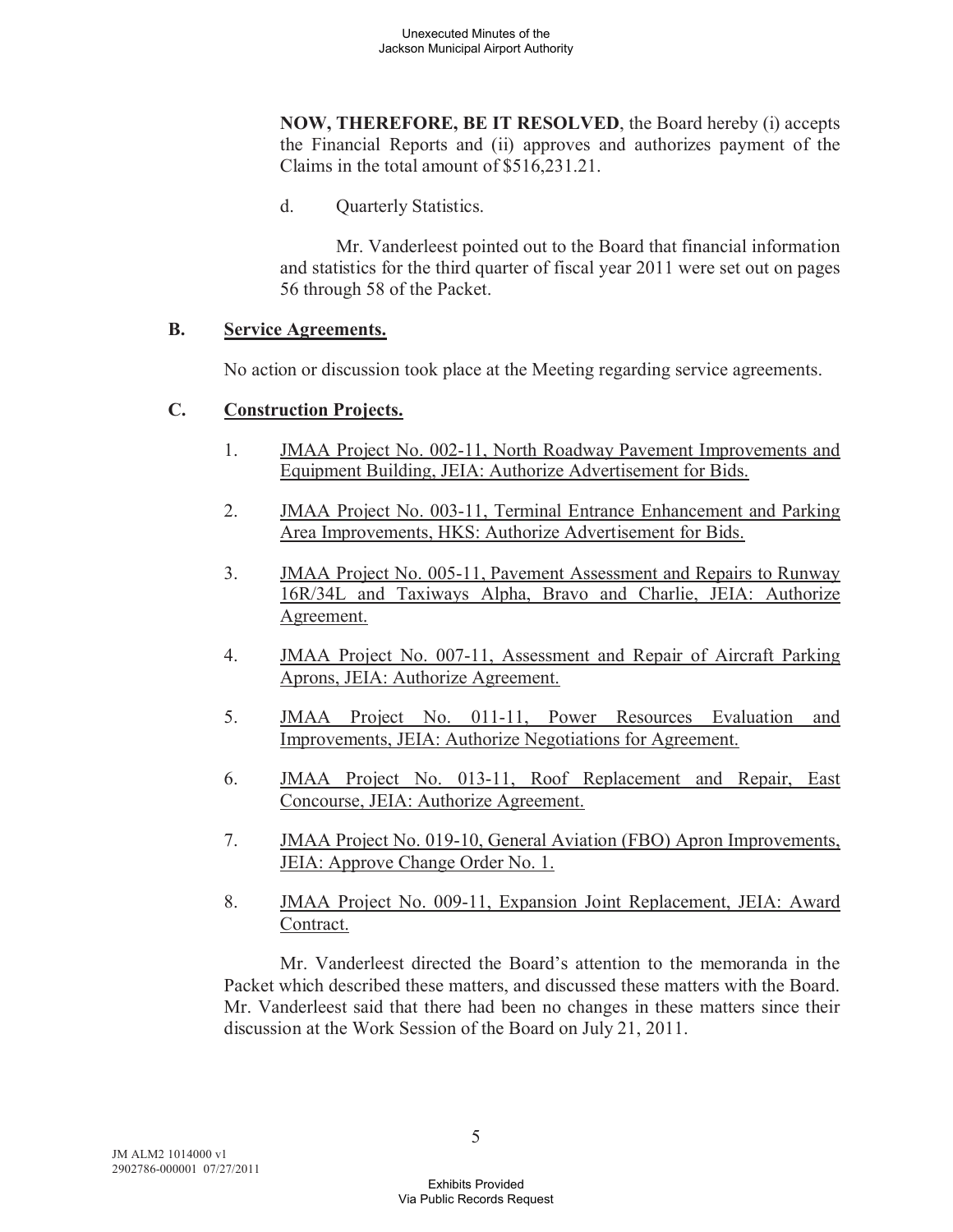After discussion, upon motion duly made by Commissioner Irvin, seconded by Commissioner Jones, and unanimously approved by the affirmative votes of all Commissioners present, the Board adopted the following resolution.

## **RESOLUTION APPROVING AND AUTHORIZING CERTAIN ACTIONS WITH RESPECT TO CERTAIN CONSTRUCTION PROJECTS**

**WHEREAS**, the staff of the Jackson Municipal Airport Authority (the "Authority") has recommended that the Board of Commissioners (the "Board") of the Authority approve and authorize certain actions with respect to certain construction projects identified below, all as more particularly described in certain memoranda (i) included in the packet distributed to the Board prior to the July 25, 2011, Regular Monthly Meeting of the Board, and (ii) incorporated herein by reference (separately, each a "Memorandum;" collectively, the "Memoranda"); and

**WHEREAS**, the Board has reviewed the Memoranda and considered the recommendations therein by the staff of the Authority;

**NOW, THEREFORE, BE IT RESOLVED**, the Board hereby determines that it would be in the best interests of and in furtherance of the duties and responsibilities of the Authority to, and the Board hereby does, take the following actions:

- 1. The Board approves and authorizes (i) publication of an advertisement for bids for certain pavement improvements and repairs and the procurement and installation of a pre-engineered equipment building at Jackson-Evers International Airport (JMAA Project No. 002-11) and (ii) an increase in the total project budget to \$991,366.00, all as more particularly described in the Memorandum dated July 13, 2011, relating to this matter.
- 2. The Board approves and authorizes (i) publication of an advertisement for bids for construction of improvements to the parking area and terminal entrance at Hawkins Field (JMAA Project No. 003-11) and (ii) an increase in the total project budget to \$172,887.00, all as more particularly described in the Memorandum dated July 13, 2011, relating to this matter.
- 3. The Board approves and authorizes negotiation and execution of an agreement with Integrated Management Services, P.A. ("IMS") for certain professional design and construction oversight services in connection with an assessment of and repairs to the surfaces and lighting systems of Runway 16R/34L and Taxiways Alpha, Bravo and Charlie at Jackson-Evers International Airport (JMAA Project No. 005-11) (the "IMS Agreement"), said IMS Agreement to be in such form and to contain such terms and conditions consistent with the Memorandum dated July 14, 2011, which describes this matter, as may be deemed appropriate by the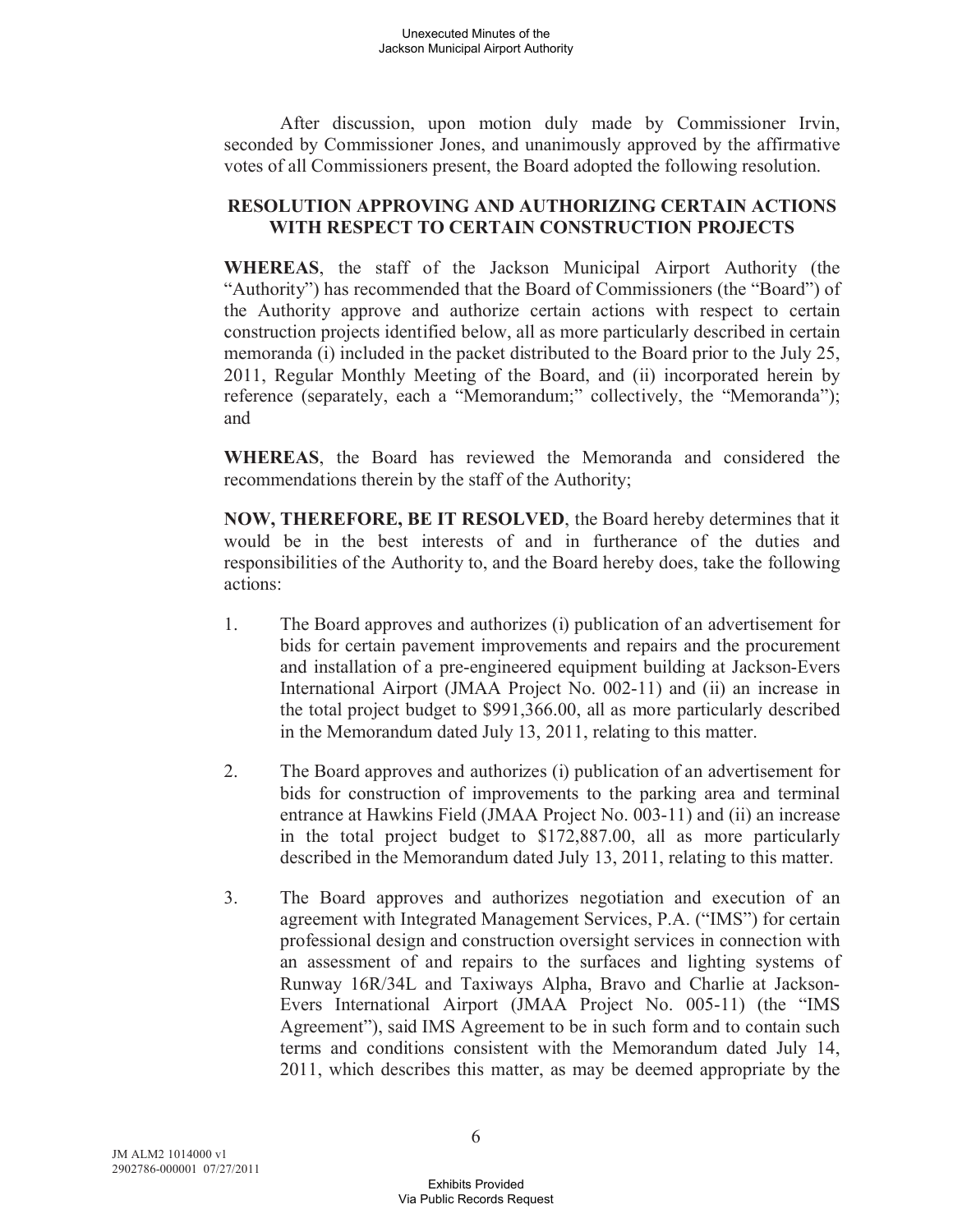Chief Executive Officer of the Authority, as evidenced by his execution thereof.

- 4. The Board approves and authorizes negotiation of an agreement with Aviation Group of Mississippi, LLC ("AGM") for certain design and construction administration services in connection with an assessment of and repairs to the aircraft parking aprons at Jackson-Evers International Airport (JMAA Project No. 007-11) (the "AGM Agreement"), said AGM Agreement to be in such form and to contain such terms and conditions consistent with the Memorandum dated July 13, 2011, which describes this matter, as may be deemed appropriate by the Chief Executive Officer of the Authority, as evidenced by his execution thereof.
- 5. The Board approves and authorizes negotiation of an agreement with IC Thomasson Associates, Inc. for certain professional design and construction oversight services in connection with certain Power Resources Evaluation and Improvements at Jackson-Evers International Airport (JMAA Project No. 011-11) (the "ICTA Agreement"), the final form of said ICTA Agreement to be submitted to the Board for review and approval, as more particularly described in the Memorandum dated July 15, 2011, which describes this matter.
- 6. The Board approves and authorizes (i) negotiation and execution of an agreement with Dale Partners Architects, P.A. ("Dale Partners") for certain professional design services and construction oversight in connection with the Roof Replacement and Repair of the East Concourse and Tower Cab at Jackson-Evers International Airport (JMAA Project No. 013-11) (the "Dale Partners Agreement"), said Dale Partners Agreement to be in such form and to contain such terms and conditions consistent with the Memorandum dated July 14, 2011, which describes this matter, as may be deemed appropriate by the Chief Executive Officer of the Authority, as evidenced by his execution thereof; and (ii) an increase in the total project budget to \$1,442,800.00, all as more particularly described in the Memorandum dated July 14, 2011, relating to this matter.
- 7. The Board approves and authorizes execution and accomplishment of Change Order No. 1 to Contract No. 019-10-038 with Hemphill Construction Company in connection with Project No. 019-10, General Aviation (FBO) Apron Improvements at Jackson-Evers International Airport, as more particularly described in the Memorandum dated July 12, 2011, which describes this matter.
- 8. The Board hereby (i) rescinds the award of that certain contract for replacement of an expansion joint cover in the Baggage Claim Area at Jackson-Evers International Airport (JMAA Project No. 009-11) (the "Expansion Joint Project") to Vision Group Services; (ii) accepts the quote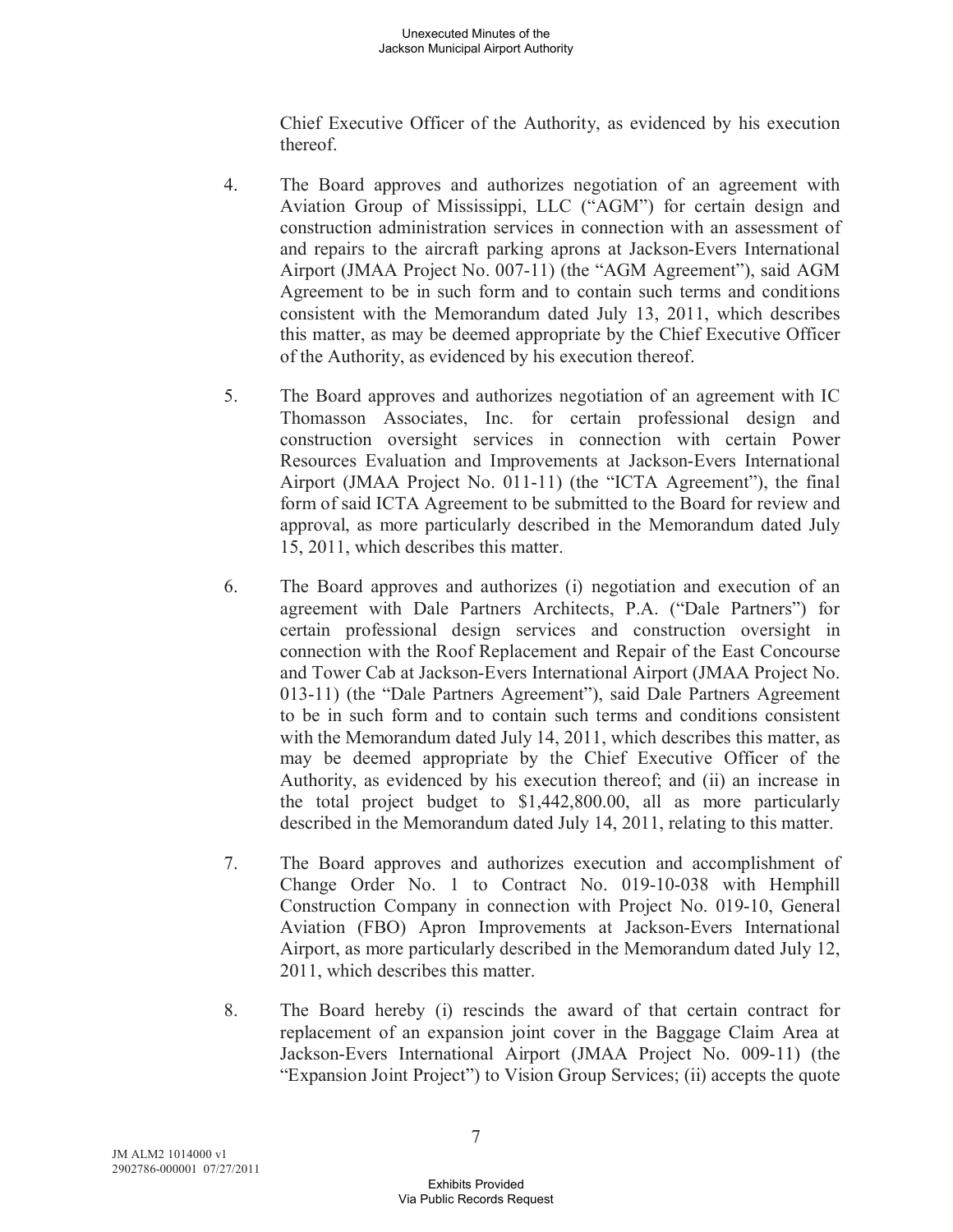by Lyon Construction Company, Inc. ("Lyon") in the amount of \$3,350 for the Expansion Joint Project as the lowest and best quote for the Expansion Joint Project; and (iii) approves and authorizes negotiation and execution of an agreement with Lyon to accomplish the Expansion Joint Project (the "Lyon Agreement"), said Lyon Agreement to be in such form and to contain such terms and conditions consistent with the Memorandum dated July 14, 2011, which describes this matter, as may be deemed appropriate by the Chief Executive Officer of the Authority, as evidenced by his execution thereof.

## **D. Procurements.**

No action or discussion took place at the Meeting regarding procurements.

### **E. Grants.**

No action or discussion took place at the Meeting regarding grants.

### **F. Other Matters.**

1. JMAA Project No. 019-11, ISP Sports, LLC, JEIA: Authorize Negotiation of Agreement.

Mr. Vanderleest directed the Board's attention to the memorandum in the Packet which described this matter, and discussed this matter with the Board.

After discussion, upon motion duly made by Commissioner Irvin, seconded by Commissioner Jones, and unanimously approved by the affirmative votes of all Commissioners present, the Board adopted the following resolution.

## **RESOLUTION APPROVING AND AUTHORIZING PROMOTIONAL ADVERTISING PROGRAM WITH ISP SPORTS, LLC**

**WHEREAS**, the staff of the Jackson Municipal Airport Authority ("the Authority") has recommended that the Board of Commissioners (the "Board") of the Authority approve and authorize negotiation and execution of a three-year promotional advertising agreement with ISP Sports, LLC ("ISP") to promote services offered at Jackson-Evers International Airport by Southwest Airlines through the University of Southern Mississippi football advertisement program (the "ISP Agreement") as more particularly described in that certain memorandum dated July 14, 2011, which (i) was distributed to the Board prior to the July 25, 2011, Regular Monthly Meeting of the Board, and (ii) is incorporated herein by reference (the "Memorandum"); and

**WHEREAS**, the Board has reviewed the Memorandum and considered said recommendations by the staff of the Authority;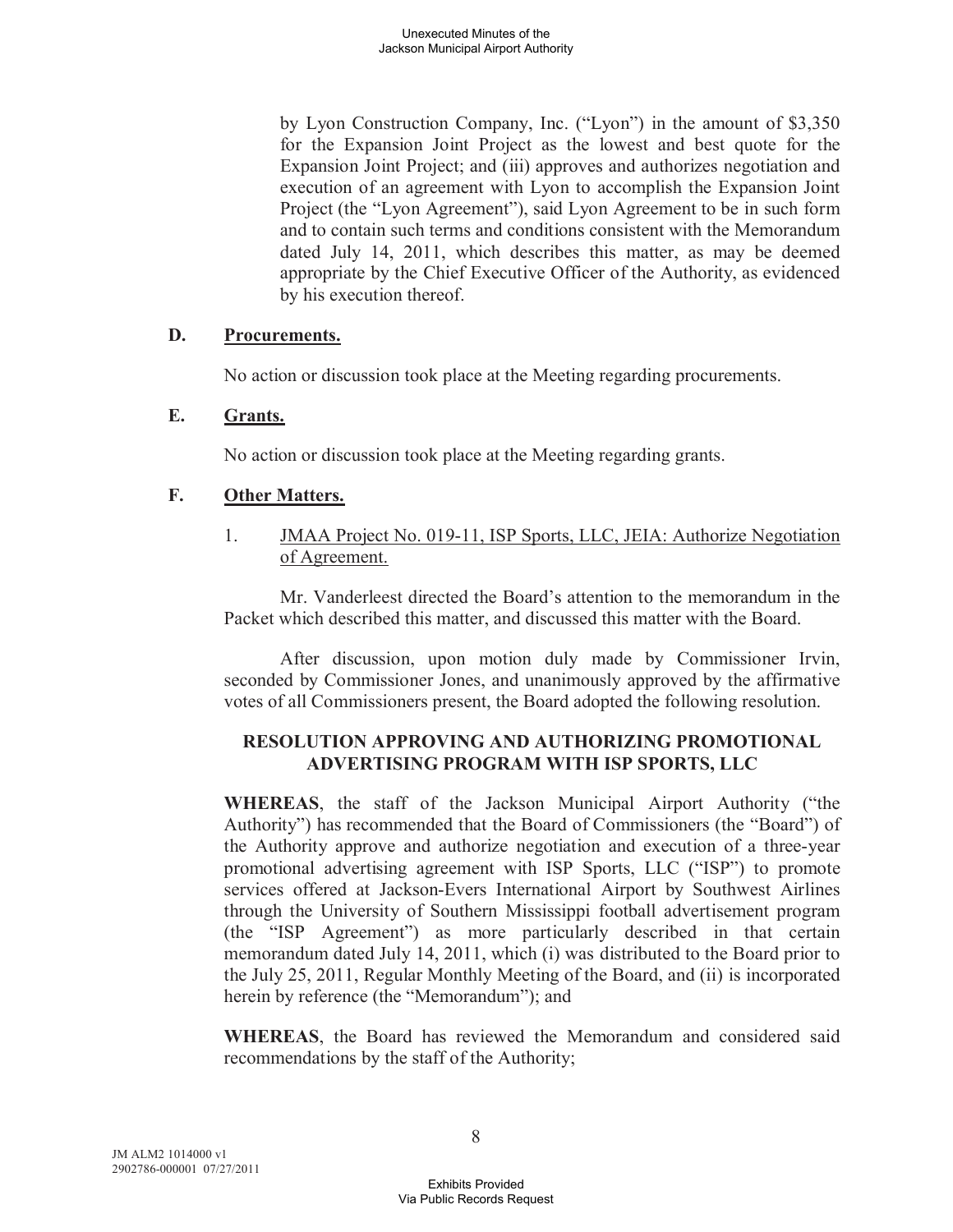**NOW, THEREFORE, BE IT RESOLVED**, the Board hereby determines that it would be in the best interests of and in furtherance of the duties and responsibilities of the Authority to, and the Board hereby does, approve and authorize negotiation and execution of the ISP Agreement with ISP, said ISP Agreement to be in such form and to contain such terms and conditions consistent with the Memorandum, as may be deemed appropriate by the Chief Executive Officer of the Authority, as evidenced by his execution thereof.

2. Obsolete Information Technology Equipment, JMAA: Authorize Donation of Equipment.

Mr. Vanderleest directed the Board's attention to the memorandum in the Packet which described this matter, and discussed this matter with the Board.

After discussion, upon motion duly made by Commissioner Irvin, seconded by Commissioner Jones, and unanimously approved by the affirmative votes of all Commissioners present, the Board adopted the following resolution.

### **RESOLUTION DECLARING CERTAIN INFORMATION TECHNOLOGY EQUIPMENT TO BE SURPLUS AND AUTHORIZING TRANSFER OF THE EQUIPMENT TO THE JACKSON STATE UNIVERSITY COMPUTER RECYCLING PROGRAM**

**WHEREAS**, the staff of the Jackson Municipal Airport Authority (the "Authority") has compiled a master list of computer and communication equipment and peripherals no longer needed by the Authority for the conduct of its business (the "Surplus Property"), said list of Surplus Property being (i) included in the packet distributed to the Board prior to the July 25, 2011, Regular Monthly Meeting of the Board and (ii) incorporated herein by reference (the "Surplus Property List"); and

**WHEREAS**, the staff of the Authority has (i) advised the Board of Commissioners (the "Board") of the Authority that the Surplus Property is no longer needed by the Authority for the conduct of its business and should be declared surplus; (ii) advised the Board that no state agency, board, commission or any governing authority has expressed a need or use for the Surplus Property, and the federal government has not expressed a need or use for the Surplus Property; and (iii) recommended to the Board that the Surplus Property be donated to the Jackson State University Computer Recycling Program (the "JSU Recycling Program"); all as more particular set forth in that certain memorandum dated July 15, 2011, which is (x) included in the packet distributed to the Board prior to the July 25, 2011, Regular Monthly Meeting of the Board and (y) incorporated herein by reference (the "Memorandum"); and

**WHEREAS**, the Board has reviewed the Memorandum and the Surplus Property List and considered said recommendation by the staff of the Authority;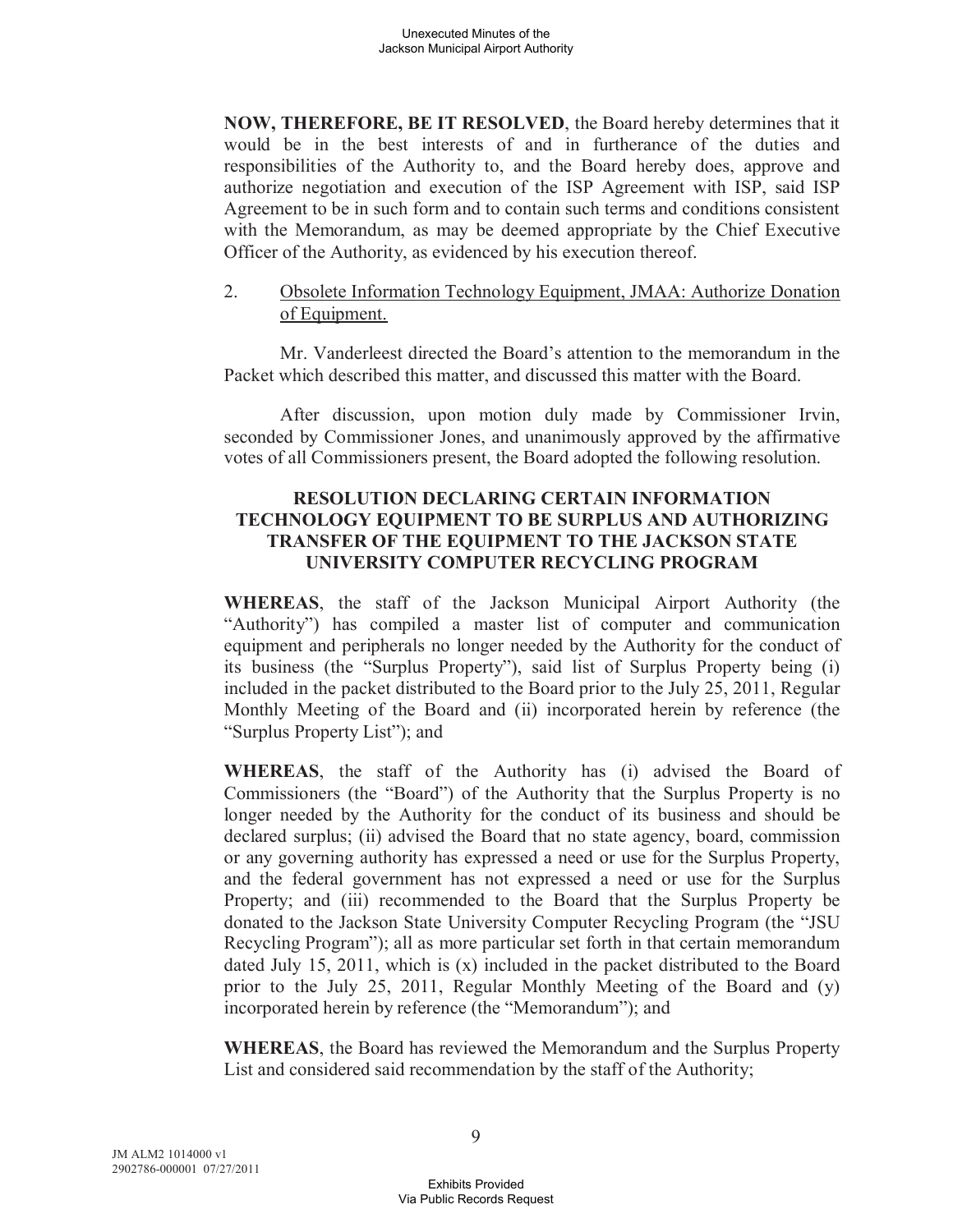**NOW, THEREFORE, BE IT RESOLVED,** the Board hereby finds and determines that (i) the Surplus Property is surplus and no longer needed for Authority purposes and is not to be used in the Authority's operations, and (ii) no state agency, board, commission or any governing authority has expressed a need or use for the Surplus Property, and the federal government has not expressed a need or use for the Surplus Property; and the Board hereby approves and authorizes donation of the Surplus Property to the JSU Recycling Program, subject to proper documentation in accordance with applicable law.

3. Board Travel: ACI World and Africa Conference & Exhibition, Marrakech, Morocco.

Mr. Vanderleest said that this matter was on the agenda because the Board had expressed an interest in attending this conference.

During discussion, Mr. Moore reminded the Board that the Authority's Travel Policy for Commissioners requires that travel outside the continental limits of the United States shall be permitted only with specific prior approval by the Board and a determination by the Board that such travel will be "extremely beneficial" to the Authority.

Commissioner Irvin then led a discussion of the Board regarding the agenda for the conference and benefits to the Authority from Board participation.

After discussion, upon motion duly made by Commissioner Irvin, seconded by Commissioner Jones, and unanimously approved by the affirmative votes of all Commissioners present, the Board adopted the following resolution.

### **RESOLUTION APPROVING BOARD TRAVEL TO AND PARTICIPATION IN THE ACI WORLD AND AFRICA CONFERENCE AND EXHIBITION IN MARRAKECH, MOROCCO**

**WHEREAS**, the Board of Commissioners (the "Board") of the Jackson Municipal Airport Authority (the "Authority") has reviewed the agenda and considered the benefits which would accrue to the Authority from attendance by the Authority's Commissioners at the ACI World and Africa Conference and Exhibition in Marrakech, Morocco, from October 31, 2011, to November 2, 2011 (the "Conference"), a copy of said agenda being attached as an exhibit to the minutes of the July 25, 2011, Regular Monthly Meeting of the Board and (ii) incorporated herein by reference; and

**WHEREAS**, the Travel Policy for the Authority's Commissioners adopted by the Board on February 28, 2011 (the "Travel Policy"), states that travel outside the continental limits of the United States by an Authority Commissioner on behalf of the Authority shall not be permitted at Authority expense unless there is specific prior approval by the Board and a determination by the Board that such travel will be "extremely beneficial" to the Authority;